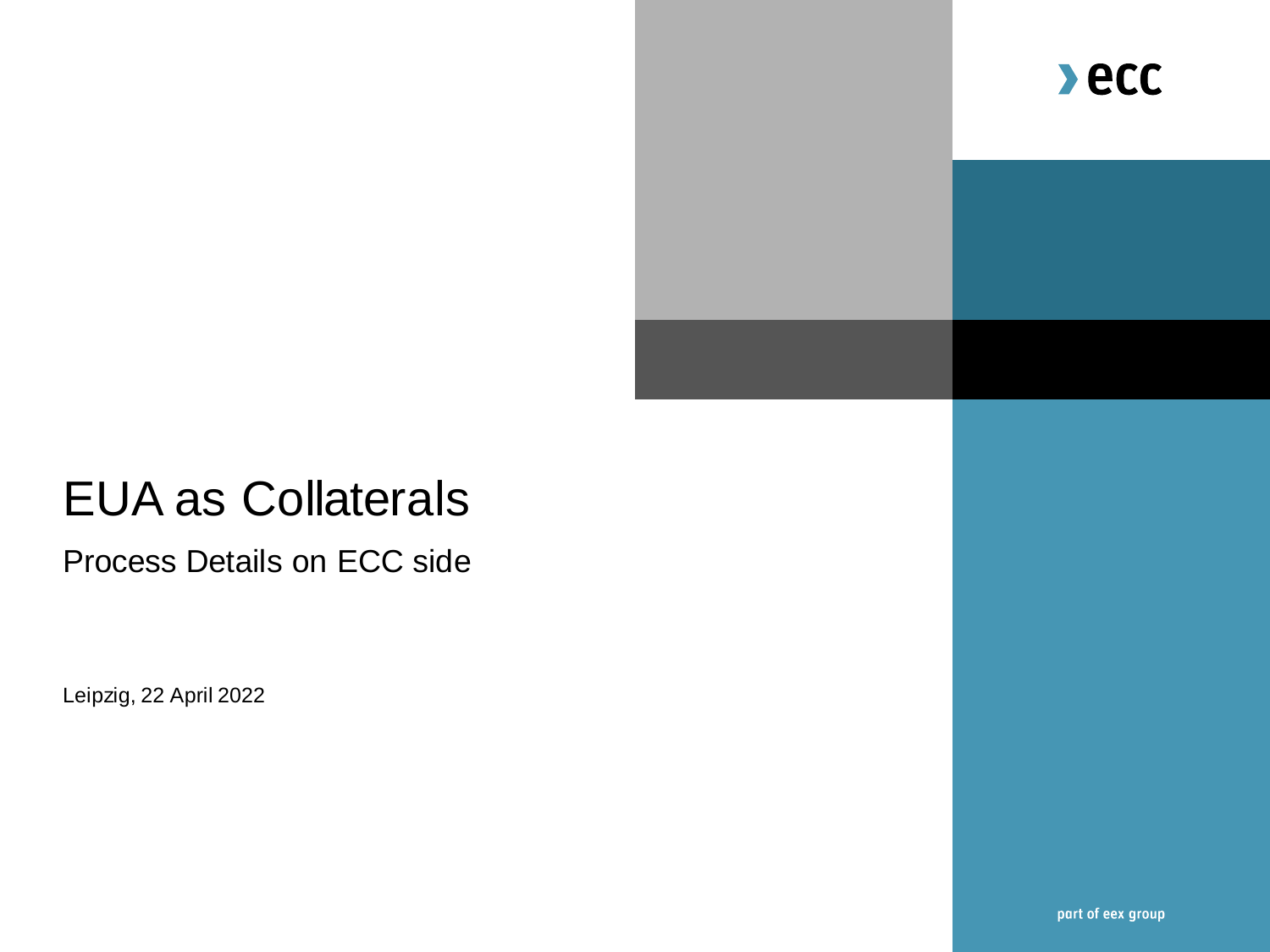## EUA as Collateral - Initiation

### • **Use EUA as collateral (1/3)**

If you want to use general allowances (EUA's) as collateral please find below the conditions for using that service:

#### **a) O07a – Form to be completed**

Link: [https://www.ecc.de/en/access/admission-forms#NCM\\_Forms](https://www.ecc.de/en/access/admission-forms#NCM_Forms)

**Contact:** [memberreadiness@ecc.de](mailto:memberreadiness@ecc.de)

Please provide our Member Readiness Team with the form completed. Furthermore, please be aware that the form has to be submitted once for starting the service. If you want to increase your existing amount of EUA collateral, you don't have to provide us with a new O07a – Form.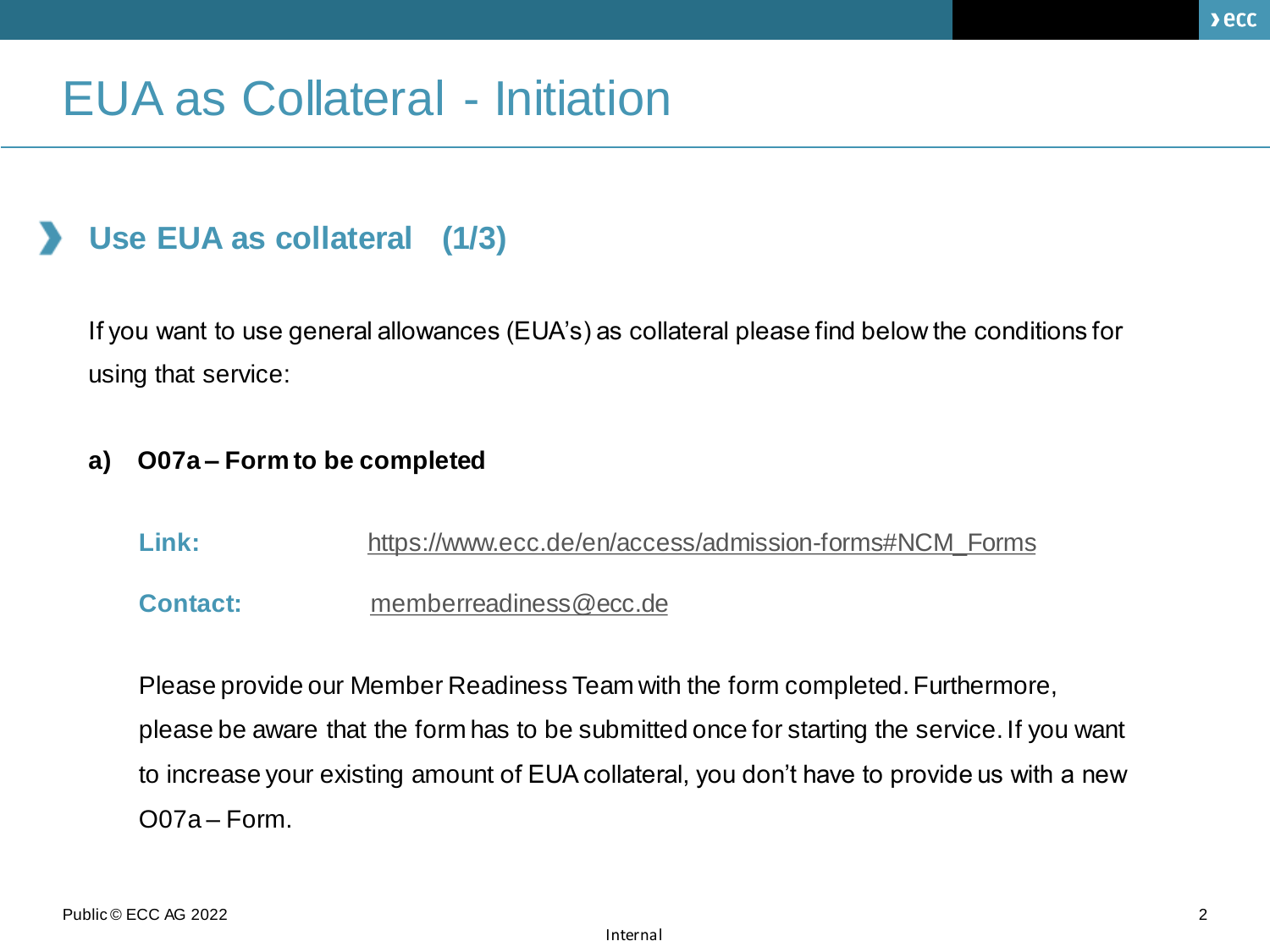## EUA as Collateral - Initiation

### • **Use EUA as collateral (2/3)**

In addition to the provision of the O07a – Form you need to transfer the desired amount of general allowances (EUA) to ECC's Collateral account. Here two approaches are possible:

#### **b1) Transfer EUA's to ECC from an external Union Registry Account**

| <b>ECC Union Registry Account ID:</b> | EU-100-5016904-0-2 |
|---------------------------------------|--------------------|
| <b>Contact for questions:</b>         | ps@ecc.de          |

Please be aware that your Union Registry Account ID has to be registered on ECC side in order to transfer the amount to the correct internal collateral account. If your account has not yet been registered, please contact our Physical Settlement Team

as stated above.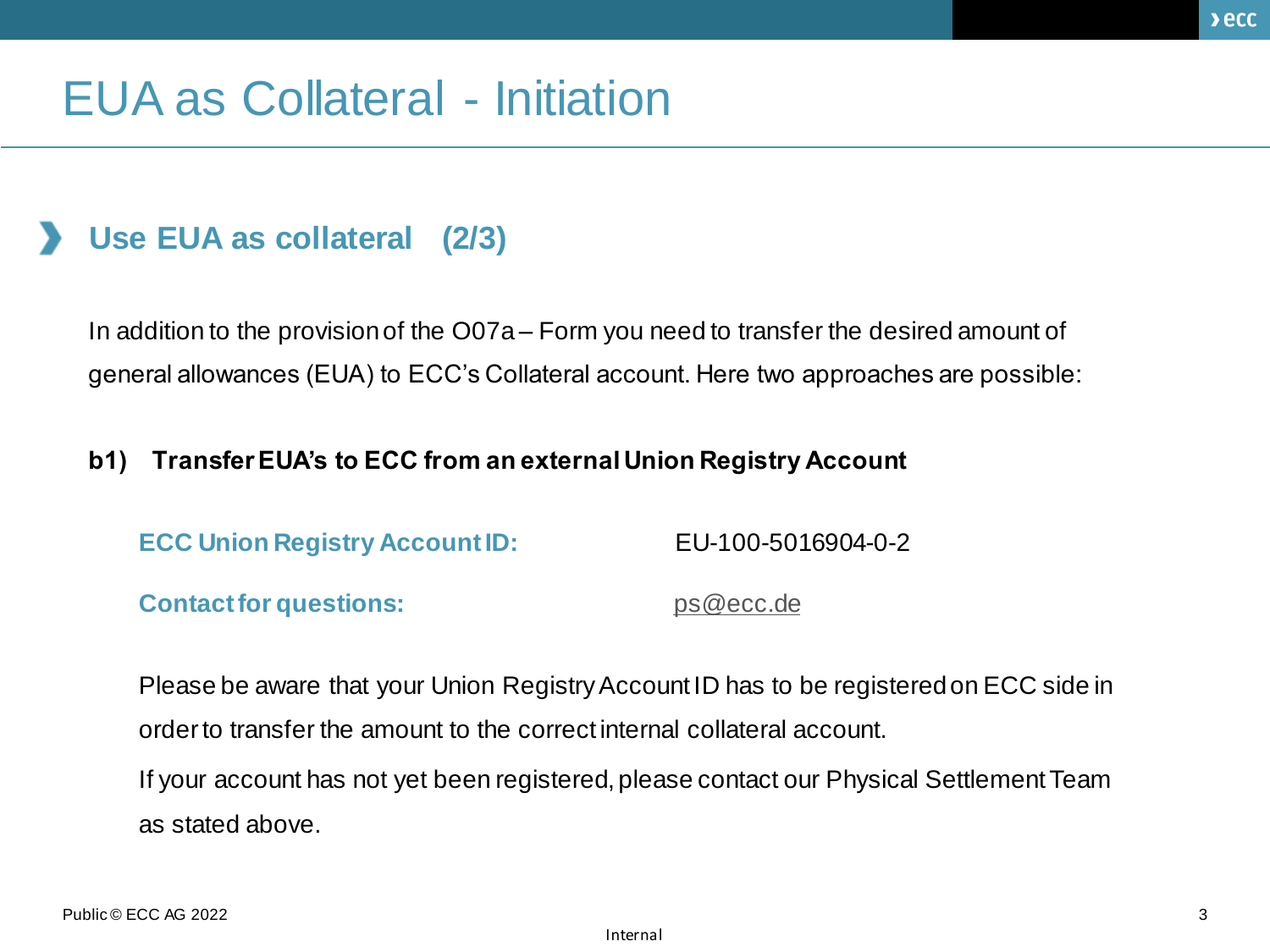## EUA as Collateral - Initiation

### • **Use EUA as collateral (3/3)**

#### **b2) Transfer EUA's from your internal custody account to your collateral account**

If you want to use EUA's that are stored in your internal custody account for trading please create a RTR (Registry Transfer Request) within ECC's Member Area with following input:

| <b>Debit/Credit:</b>                 | <b>Debit</b>          |                          |
|--------------------------------------|-----------------------|--------------------------|
| <b>Underlying:</b>                   | EUA4 DMS              |                          |
| <b>External Account Holder:</b>      | <b>Union Registry</b> |                          |
| <b>Internal Account:</b>             | <b>ABCEX EUA4</b>     | (your own ECC Member ID) |
| <b>Beneficiary External Account:</b> | EU-100-5016904-0-2    |                          |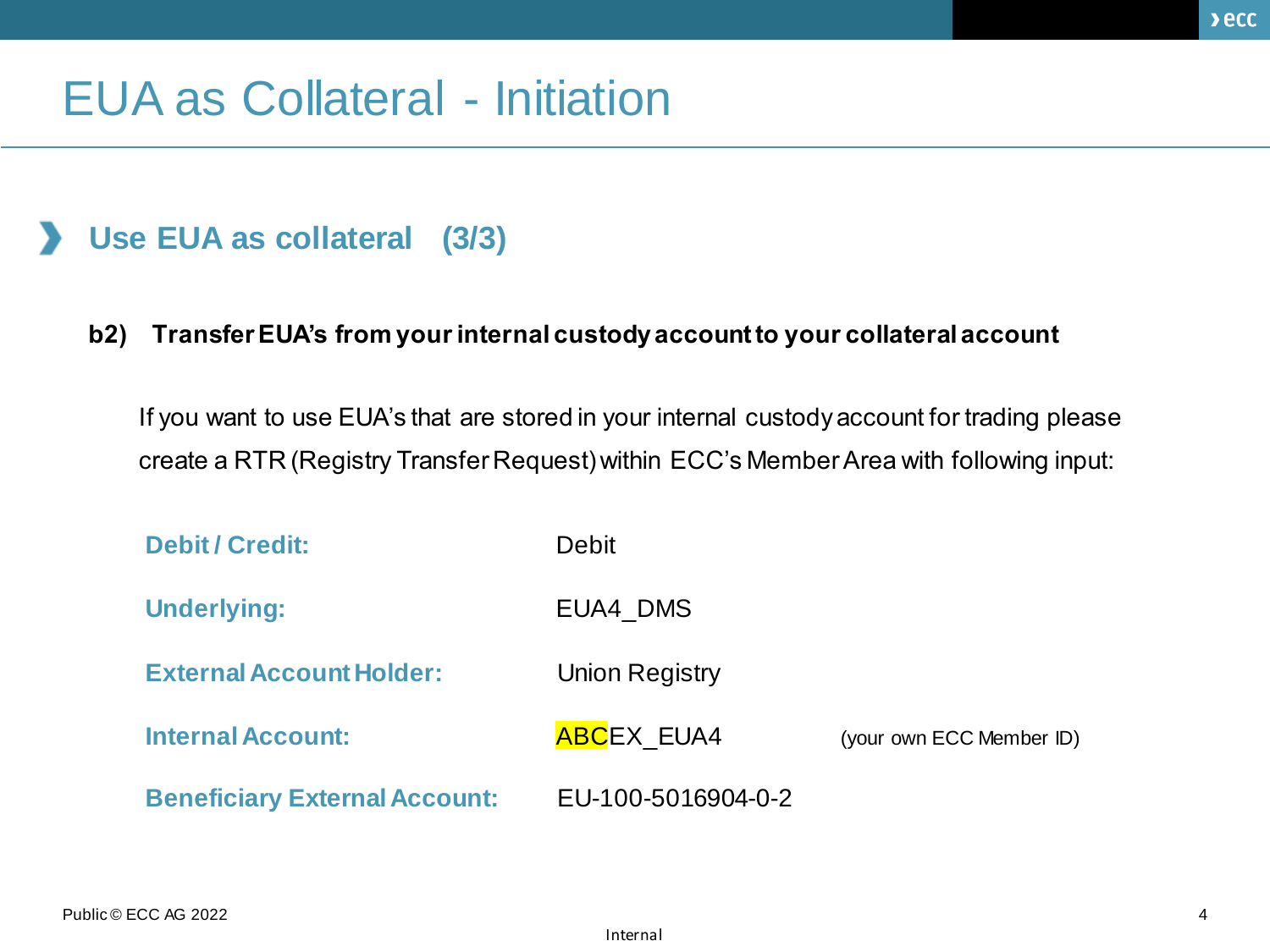## EUA as Collateral - Release

### • **Release EUA as collateral (1/3)**

For releasing your collaterals please find below the conditions to initiate that process:

#### **a) O07b – Form to be completed**

- Link: [https://www.ecc.de/en/access/admission-forms#NCM\\_Forms](https://www.ecc.de/en/access/admission-forms#NCM_Forms)
- **Contact:** [clearing@ecc.de](mailto:clearing@ecc.de)

Please provide our Clearing Operations Team with the form completed. Furthermore, please be aware that the form has to be submitted for every release of collaterals.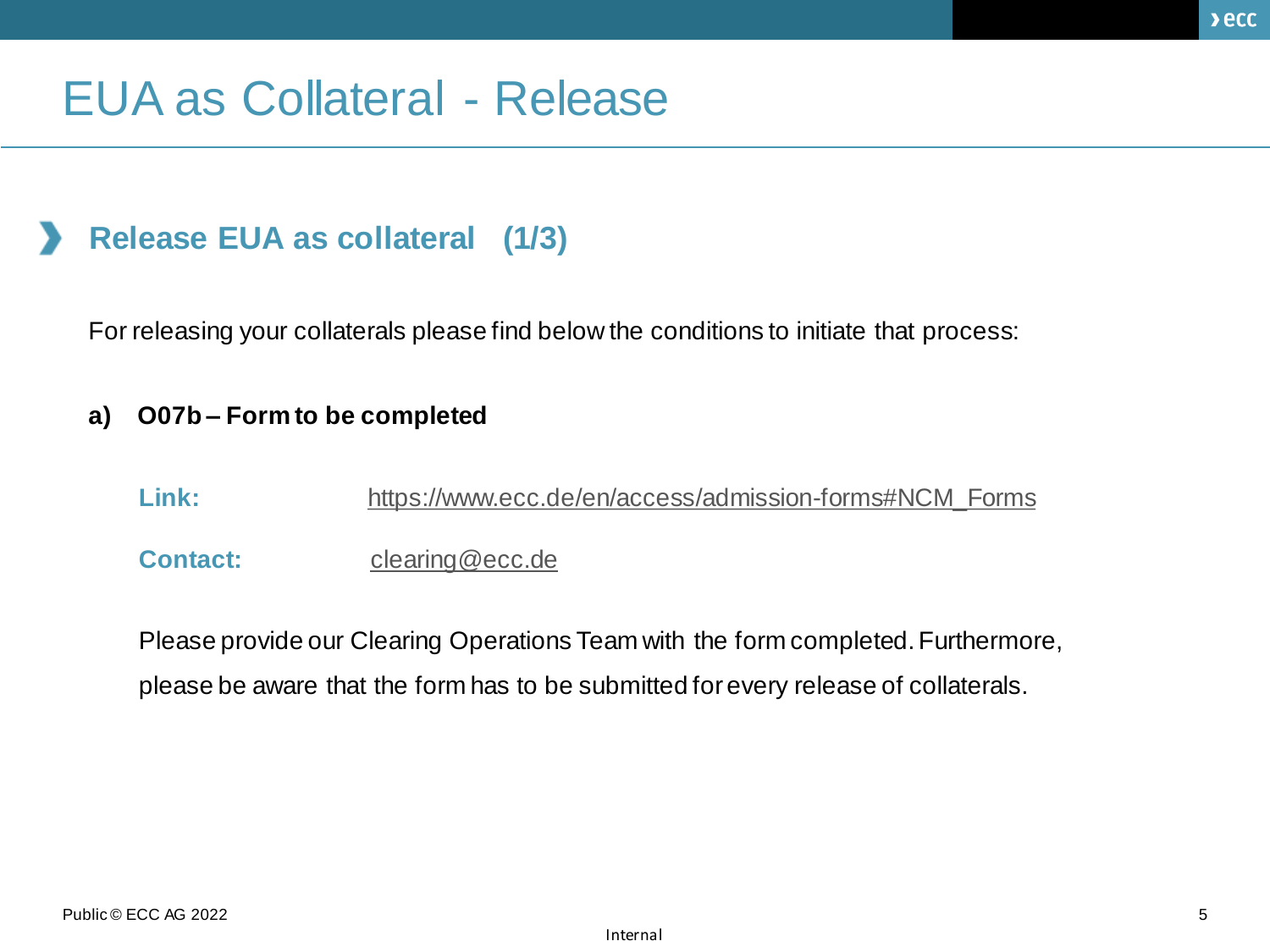## EUA as Collateral - Release

### • **Release EUA as collateral (2/3)**

In addition to the provision of the O07b – Form you need to create a RTR (Registry Transfer Request) within ECC's Member Area. Here two processes are possible:

#### **b1) Release Collateral – Transfer certificates to an external Union Registry account**

If you want to release and transfer your Collaterals EUA's to your external Union Registry account please create a RTR within ECC's Member Area with following input:

| <b>Debit / Credit:</b>               | <b>Debit</b>                     |
|--------------------------------------|----------------------------------|
| <b>Underlying:</b>                   | HLDNG EUACOLL MRGN EUR DMS       |
| <b>External Account Holder:</b>      | <b>Union Registry</b>            |
| <b>Internal Account:</b>             | ABCEX HLDNG EUACOLL MRGN EUR*    |
| <b>Beneficiary External Account:</b> | your desired account Registry ID |

\*ABCEX as example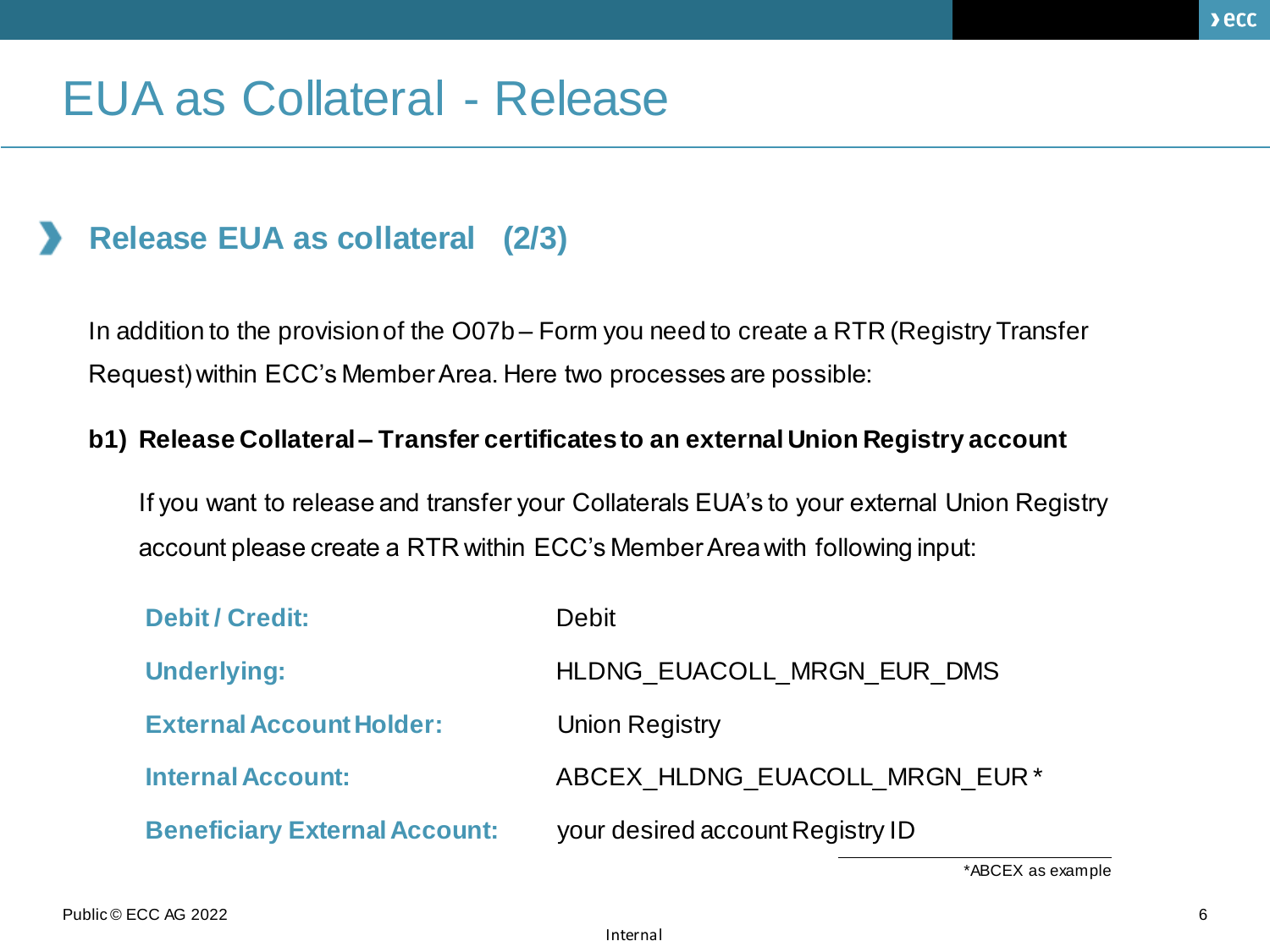## EUA as Collateral - Release

### • **Release EUA as collateral (2/3)**

#### **b2) Release Collateral – Transfer certificates to an external Union Registry account**

If you want to release and transfer your Collateral EUA's to your internal custody account for trading please create a RTR within ECC's Member Area with following input:

| <b>Debit / Credit:</b>               | Debit                         |
|--------------------------------------|-------------------------------|
| <b>Underlying:</b>                   | HLDNG EUACOLL MRGN EUR DMS    |
| <b>External Account Holder:</b>      | Union Registry                |
| <b>Internal Account:</b>             | ABCEX HLDNG EUACOLL MRGN EUR* |
| <b>Beneficiary External Account:</b> | EU-100-5016813-0-69           |

\*ABCEX as example